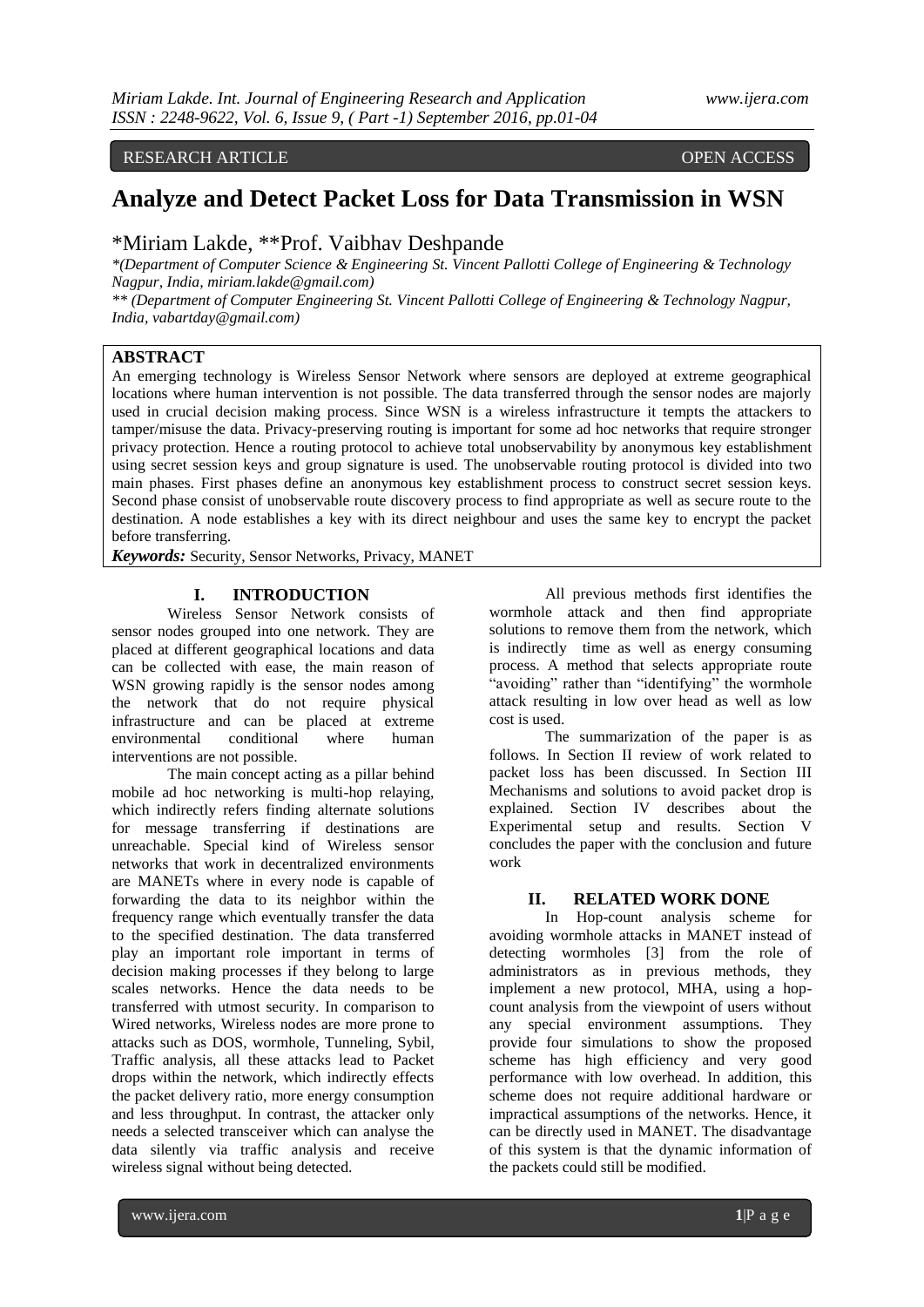Provenance- Aware Storage systems: is a survey of multi-hop [5] sensor network by using the data provenance scheme the BS can trace the source and forwarding path of an individual data packet. For each packet Provenance must be recorded but there is an important challenge arises due to the heavy storage, energy and bandwidth conditions of sensor nodes. So, it is necessary to provide a light-weight provenance scheme with low overhead.

Unobservable Privacy-Preserving Routing in MANET is an efficient privacy-preserving routing [7] achieving content unobservability by employing anonymous key establishment based on group signature. The disadvantage of this system is that they have only focused on security and full privacy preserved routing in mobile ad hoc networks have not been addressed.

Secure Data Aggregation in Wireless Sensor Networks, this work deals with attacks against the synopsis [8] diffusion. This aggregation work presents a lightweight verification algorithm to make verification at the BS. The several synopses generated should be verified independently by the verification protocol at three phases. The phases are query dissemination phase, aggregation phase and the verification phase. In the first phase called query dissemination phase, the BS broadcasts the aggregation name to compute a random seed. In second phase called the aggregation phase, each node computes a sub aggregate value based on the local value and the synopses of its children. The node also randomly selects a set of MACs. Finally, in the third phase called verification phase, the BS computes the final synopses using the messages from its child nodes and verifies the received MACs.

Anonymizing Geographic Routing for Preserving Location Privacy Using Unlink ability and Unobservability, it describes a framework supporting anonymous location-based [9] routing in certain types of suspicious MANETS. But the framework has not been extended to analytical model which captures the loss in node privacy due to the dynamics of the speed and the mobility patterns of nodes inside the MANET.

A Lightweight Secure Scheme for Detecting Provenance Forgery and Packet Drop Attacks in Wireless Sensor Networks, it describes about the introduction of efficient mechanisms for provenance verification and reconstruction [11] at the base station. In addition, they extend the secure provenance scheme with functionality to detect packet drop attacks staged by malicious data forwarding nodes. The disadvantage of this system is that the packet dropped by the malicious nodes through various attacks cannot be distinguished

Querying and Maintenance of Network Provenance at Internet-Scale, It describes the history and sub part [14] of the network state. This result came from the execution of a distributed protocol. The disadvantage of this system is also does not address security concerns and is specific to some network use cases.

# **III. PROPOSED METHODOLOGIES**

The main factor that affects the packet loss ratio is Unobservability and security within the network to avoid unauthorized access of data /packet while transferring to other nodes. The unobservable routing protocol [12] is executed in two phases.

Anonymous trust establishment

Unobservable route discovery

The unobservable routing protocol is implemented using two scenarios:

Scenario I: Attack by malicious node within the network causing packet drop

**Step 1:** Deployment of nodes

**Step 2:** Topology Creation

**Step 3:** Communication among nodes

**Step 4: Path selection** 

**Step 5:** Data transfer among selected nodes

**Step 6:** Dropping of packets by malicious node from the nearest node

**Scenario II:** Selection of secure route to transfer data from source to destination without attack (Packet drops) is identified using the unobservable routing protocol.

It will check each node by communicating with the other, and then decide secure path for data transfer from source to destination.

# **IV. EXPERIMENTAL RESULTS**

*A. Experimental Setup*

For attacks some node models, process models, & packet models are created into the simulation network, some predefined node models from library are also used. The details of models with their technical parameters are as follows

- Total Nodes  $= 50$
- Infected node=11
- Packet size  $= 1024$  bits constant
- Applying protocol=DSDV

The simulation of the proposed scheme is performed in Network Simulator2 (NS2) to prove practical efficiency of the scheme, the physical parameter considerations are same as taken in mathematical modelling

**Scenario 1:** Attacks causing packet loss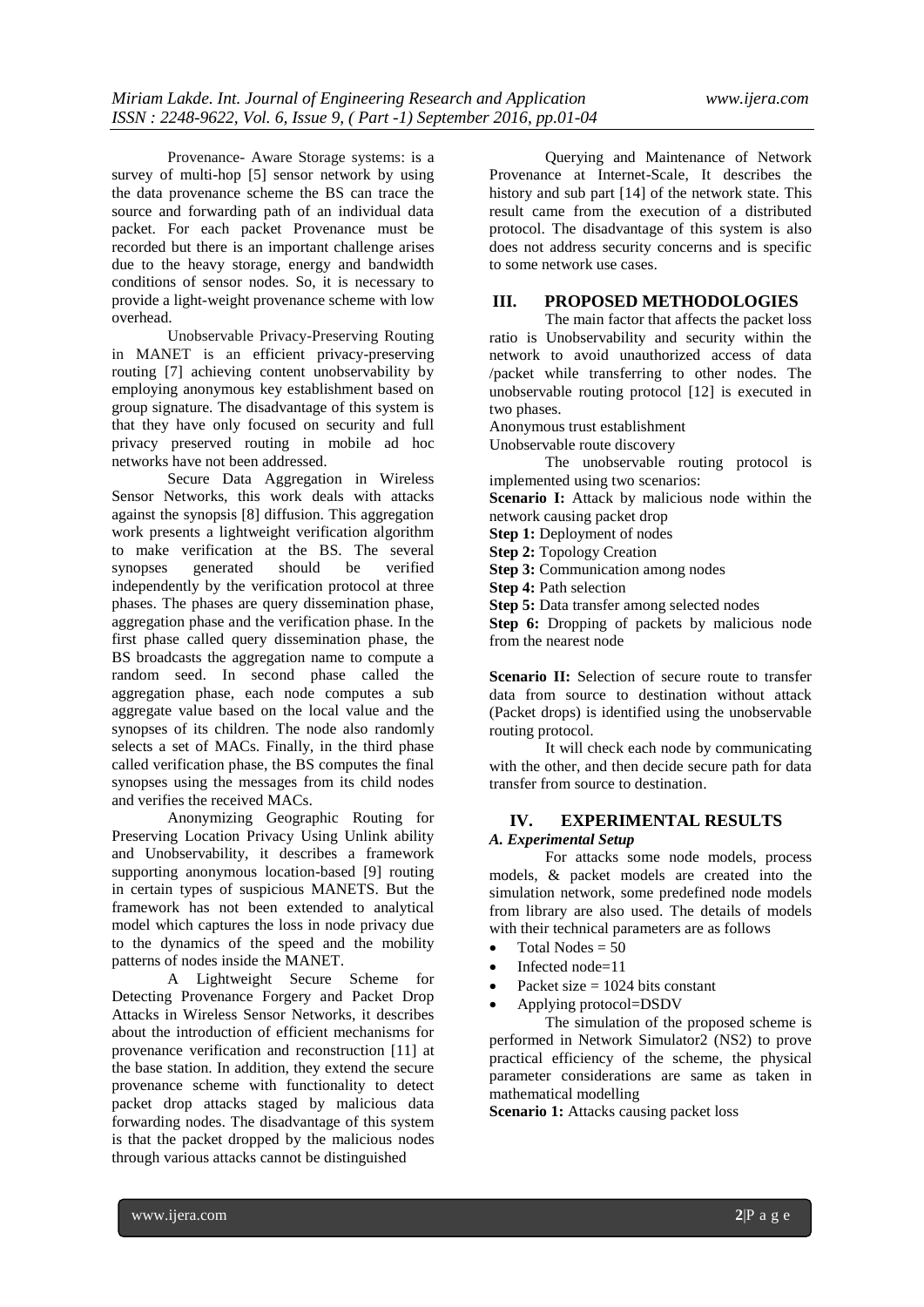

**Fig 1.** Attackers dropping packet from its nearing nodes





**Fig 2.** Secure path selected without packet loss

#### *B. Result*

Simulations are carried out in NS2 and results are obtained.



**Fig 3.** Throughput comparison before and after packet loss



**Fig 4.** Energy comparison before and after packet loss

# **V. CONCLUSION AND FUTURE SCOPE**

In this paper an analysis of different packet loss system is observed, the main cause for packet drop is lack of security measures while data transmission in Wireless network. In the research, a routing protocol to achieve total unobservability considering appropriate security measures along with provenanceis used to avoid packet loss by securely transmitting data within the wireless network. From the experiment an effective result for increase in packet delivery ratio and less packet loss during transmission has been observed as compare to other systems. Hence a conclusion can be made that system is more effective in securely transmitting data with improved data throughput as well as increase in Packet delivery ratio due to less packet loss.

In future, this project work can be extended to recover data loss during the packet loss, also a malicious packet dropping detection technique can be designed that can effectively detects the packet dropping attack in any environment while keeping generated over heads minimal.

#### **REFERENCES**

- [1]. Vijay Bhuse, Ajay Gupta, and Leszek Lilien. "DPDSN: Detection of packetdropping attack for wireless sensor networks", *IEEE 2005*.
- [2]. W. Zhou, M. Sherr, T. Tao, X. Li, B. Loo, and Y. Mao, "Efficient Querying and Maintenance of Network Provenance at Internet- Scale ,"*Proc. ACM SIGMOD Int'l Conf. Management of Data, pp. 615- 626, 2010. 2011.*
- [3]. Jen, Shang-Ming, Chi-Sung Laih, and Wen-Chung Kuo. "A Hop-Count Analysis

www.ijera.com **3**|P a g e